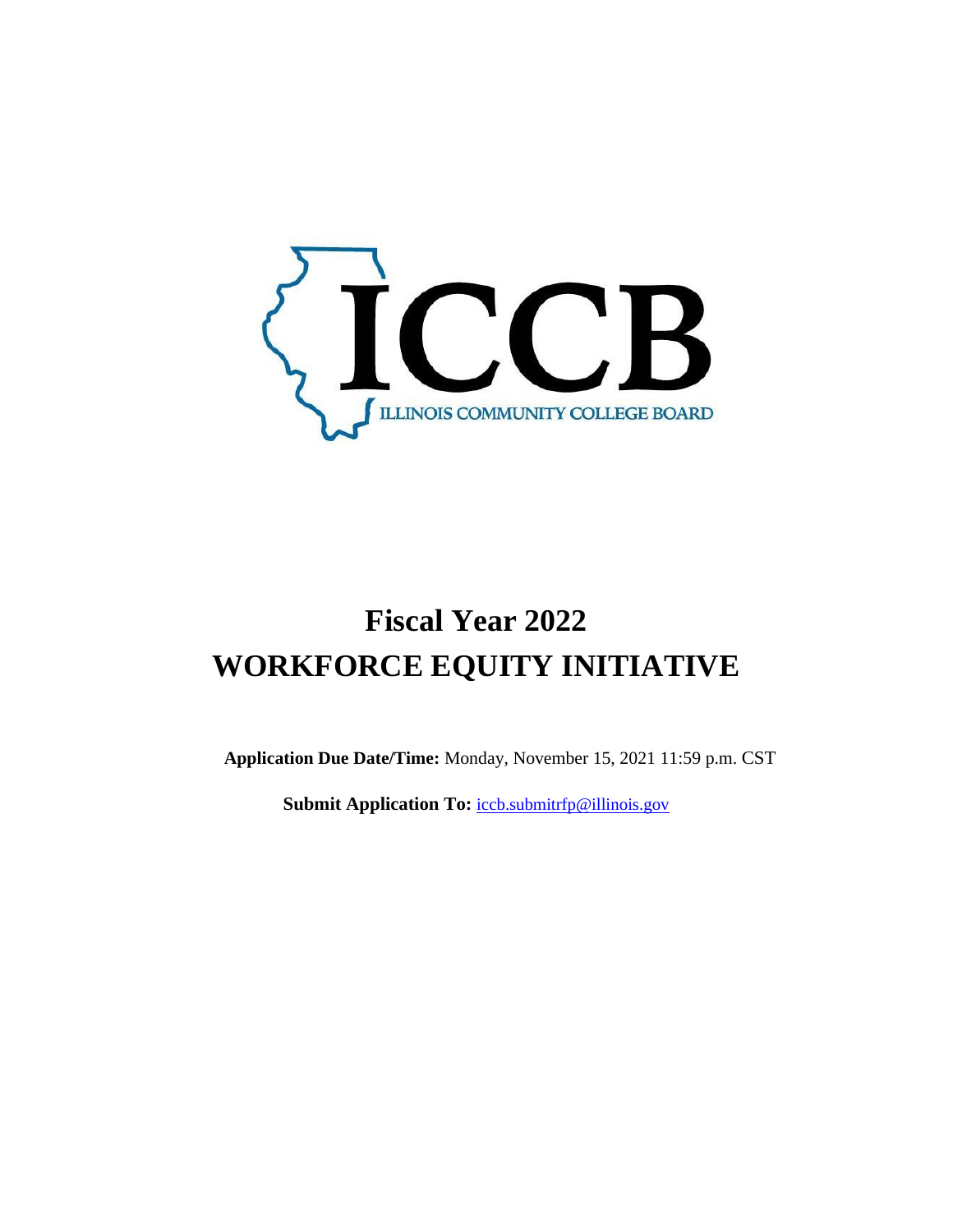## **UNIFORM NOTICE OF FUNDING OPPORTUNITY (NOFO) SUMMARY INFORMATION**

| 1.               | <b>Awarding Agency Name:</b>                 | Illinois Community College Board (ICCB)                                                   |
|------------------|----------------------------------------------|-------------------------------------------------------------------------------------------|
| $\frac{2}{3}$ .  | <b>Agency Contact:</b>                       | Jennifer Foster; (217)785-0171                                                            |
|                  | Announcement Type:                           | Initial announcement                                                                      |
| 4.               | Type of Assistance Instrument:               | Grant                                                                                     |
| 5.               | <b>Funding Opportunity Number:</b>           | 2213-2032                                                                                 |
| 6.               | Funding Opportunity Title:                   | <b>FY2022 Workforce Equity Initiative</b>                                                 |
| $\overline{7}$ . | <b>CSFA Number:</b>                          | 684-01-2213                                                                               |
| 8.               | <b>CSFA Popular Name:</b>                    | Workforce Equity Initiative                                                               |
| 9.               | CFDA Number(s):                              | N/A                                                                                       |
| 10.              | <b>Grant Period</b>                          | December 1, 2021 – December 31, 2022                                                      |
| 11.              | <b>Anticipated Number of Awards:</b>         | 18                                                                                        |
| 12.              | <b>Estimated Total Program Funding:</b>      | \$18,700,000                                                                              |
| 13.              | <b>Award Range</b>                           | Up to \$1,200,000                                                                         |
| 14.              | Source of Funding:                           | <b>State</b>                                                                              |
| 15.              | <b>Cost Sharing/Matching</b><br>Requirement: | N o                                                                                       |
|                  | <b>Indirect Costs Allowed</b>                | Yes                                                                                       |
| 16.              | <b>Restrictions on Indirect Costs</b>        |                                                                                           |
| 17.              | <b>Posted Date:</b>                          | October 4, 2021                                                                           |
| 18.              | Closing Date for Applications:               | November 15, 2021, 11:59 p.m.                                                             |
| 19.              | <b>Technical Assistance:</b>                 | Technical assistance will be provided throughout the<br>grant period to grant recipients. |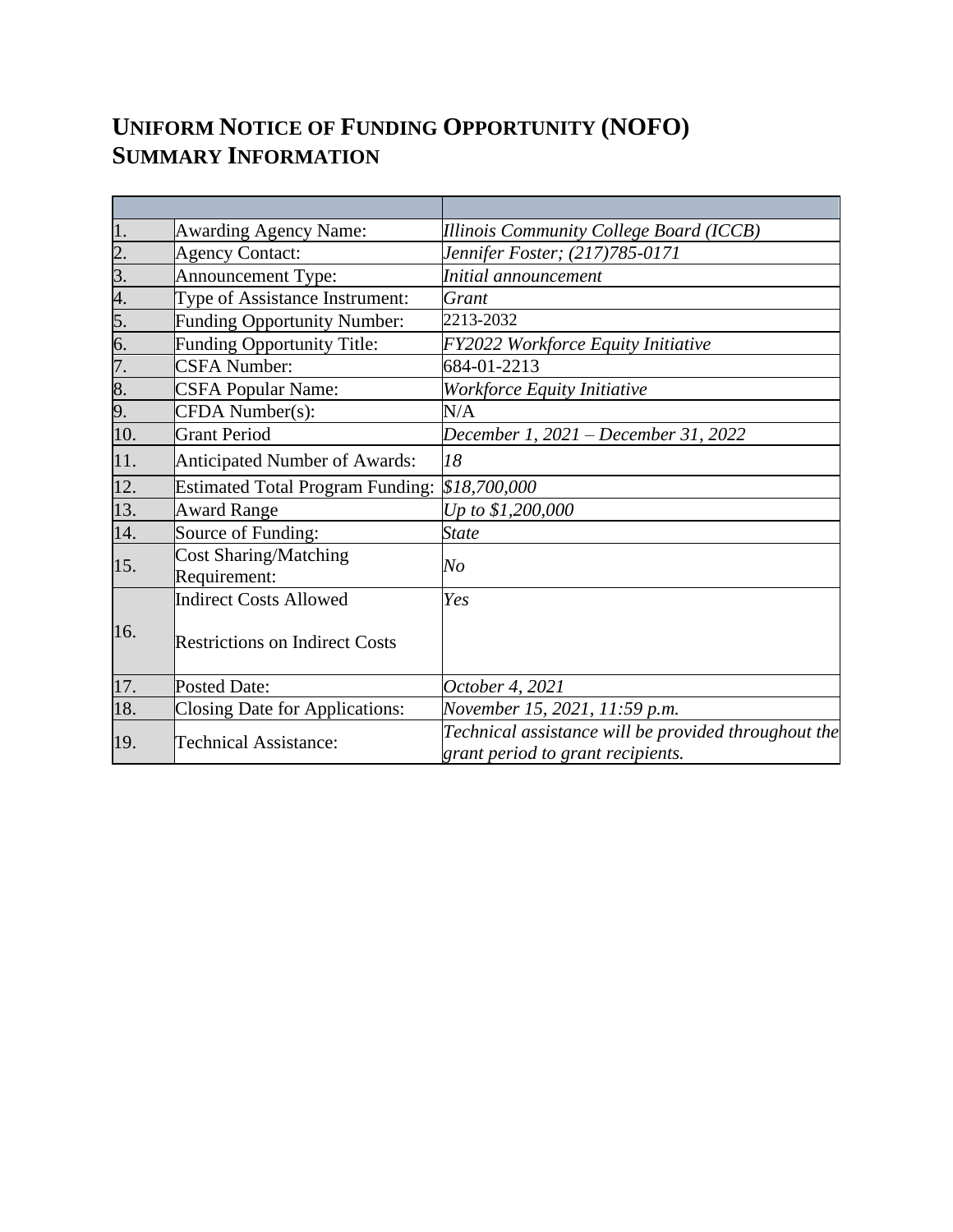## **A. Background**

Public Act 101-0637 provided \$18.7 million dollars to respond to the increasing need to ensure workforce equity for African Americans in Illinois.

The number of collegiate-level degrees and certificates awarded to Illinois community college students in fiscal year 2020 totaled 65,707. Of degrees and certificates awarded in fiscal year 2020, four out of ten (41.0 percent) were awarded to minority students (nonwhite) whose race/ethnicity was known. Compared to last year, there was an increase in minority completions among Hispanic/Latinx students (19.6 percent), Pacific Islander students (12.5 percent), Asian American students (7.8 percent), students of Two or More Races (7.4 percent), and African American students (5.5 percent). A decrease in completions occurred for Native American students (-21.2 percent) and Nonresident Alien students (-7.0 percent).

|                                    |              |              |              |              |              |              | One-<br>Year % | Five-<br>Year % |
|------------------------------------|--------------|--------------|--------------|--------------|--------------|--------------|----------------|-----------------|
| <b>Race/Ethnicity</b>              | <b>FY 15</b> | <b>FY 16</b> | <b>FY 17</b> | <b>FY 18</b> | <b>FY 19</b> | <b>FY 20</b> | Change         | Change          |
| African<br>American                | 10,283       | 9,218        | 7,728        | 7,093        | 6,951        | 7,331        | 5.47%          | $-20.47%$       |
| <b>Hispanic/Latinx</b>             | 10,036       | 11,209       | 11,506       | 12,145       | 12,181       | 14,564       | 19.56%         | 29.93%          |
| Asian<br>American                  | 3,278        | 2,795        | 2,538        | 2,521        | 2,589        | 2,791        | 7.80%          | $-0.14%$        |
| <b>Nonresident</b><br>Alien        | 384          | 372          | 477          | 462          | 513          | 477          | $-7.02%$       | 28.23%          |
| <b>Native</b><br>American          | 362          | 187          | 157          | 197          | 165          | 130          | 21.21%         | $-30.48%$       |
| <b>Pacific Islander</b>            | 202          | 112          | 72           | 62           | 56           | 63           | 12.50%         | $-43.75%$       |
| <b>Two or More</b><br>Races        | --           | 1,237        | 1,350        | 1,330        | 1,464        | 1,572        | 7.38%          | 27.08%          |
| <b>Minority</b><br><b>Subtotal</b> | 24,545       | 25,130       | 23,828       | 23,810       | 23,919       | 26,928       | 12.58%         | 7.15%           |
| Unknown                            | 2,688        | 2,477        | 1,843        | 1,811        | 1,626        | 1,647        | 1.29%          | $-33.51%$       |
| White                              | 44,554       | 42,852       | 40,472       | 39,050       | 36,697       | 37,132       | 1.19%          | $-13.35%$       |

**Student Completers in the Illinois Community College System by Race/Ethnicity Fiscal Years 2016-2020**

—ICCB Student-Level Annual Enrollment and Completion (A1 & A2) Data

## **B. Purpose**

The Illinois Community College Board (ICCB) is inviting the 48 Illinois community colleges to apply for the Workforce Equity Initiative. The ICCB will provide grant-funding opportunities in fiscal year 2021 beginning December 1, 2021 through December 31, 2022 that focuses on improving workforce equity in at-risk communities.

The purpose of this grant is to create, support, or expand short-term (year or less) workforce (credit and/or noncredit) training opportunities in high-need communities focused on specific sectors with identified workforce gaps.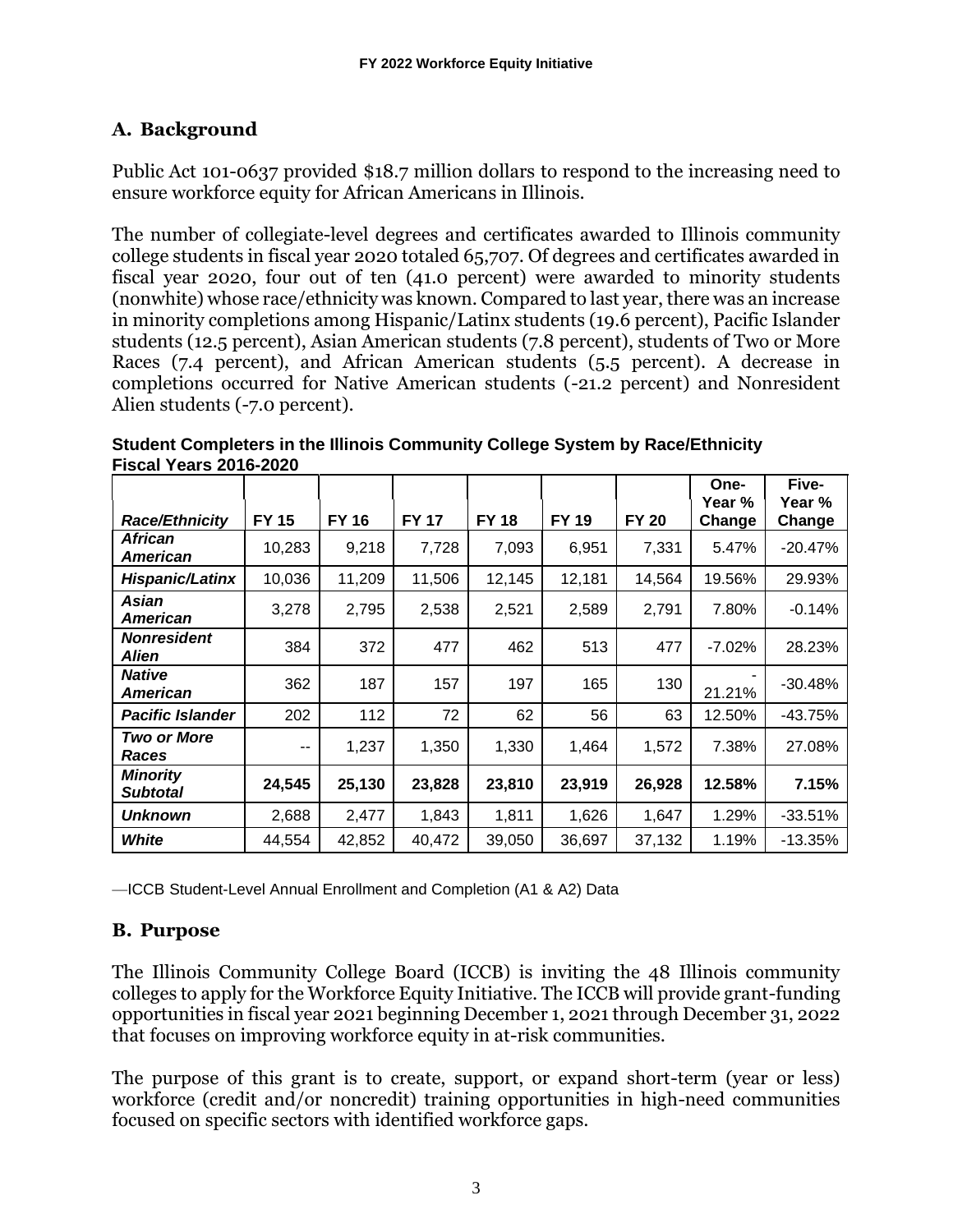## **C. Target Population**

The targeted population for this Notice of Funding Opportunity is from "Disproportionately Impacted Areas" meaning a census tract or comparable geographic area that satisfies the following criteria as determined by the Department of Commerce and Economic Opportunity:

- a. meets at least one of the following criteria:
	- i. the area has a poverty rate of at least 20 percent according to the latest federal decennial census; or
	- ii. 75 percent or more of the children in the area participate in the federal free lunch program according to reported statistics from the State Board of Education; or
	- iii. at least 20 percent of the households in the area receive assistance under the Supplemental Nutrition Assistance Program; or
	- iv. the area has an average unemployment rate, as determined by the Illinois Department of Employment Security, that is more than 120 percent of the national unemployment average, as determined by the United States Department of Labor, for a period of at least two consecutive calendar years preceding the date of the application; and
- b. has high rates of arrest, conviction, incarceration, ex-offenders, gun violence, andlow rates of home ownership.

African American participants must represent a minimum of 60 percent of the population proposed to be served through this grant.

## **D. Grant Objectives**

The primary deliverable of this grant is employment after completion of the credential aligned with regional workforce gaps that provides a full-time job paying at least 30 percent above the regional living wage or is on a pathway to a family sustaining wage (See: [www.livingwage.mit.edu.](http://www.livingwage.mit.edu/)

The overall goal is to accelerate the time for the targeted population to enter and succeed in postsecondary education/training programs that lead to employment in high skilled, high wage, and in-demand occupations.

## **E. Program Description**

All programs developed should be a part of a [career pathway t](https://icsps.illinoisstate.edu/images/pdfs/CTE/Perkins_V/6Perkins_V_Resource_IL-Career-Pathways-Dictionary.pdf)hat allows participants to obtain an industry recognized credential and/or a community college certificate (credit or noncredit) in the shortest possible time while maintaining quality instruction and enhancing the participant's eligibility for employment in the identified sectors. All programs must include an essential skill which includes, at a minimum, the elements included as a part of the [Illinois Essential Employability Framework](https://www.illinoisworknet.com/DownloadPrint/ILEssentialEmployabilitySkills-Handout.pdf). This framework is designed to provide students with the important skills necessary to obtain and keep employment.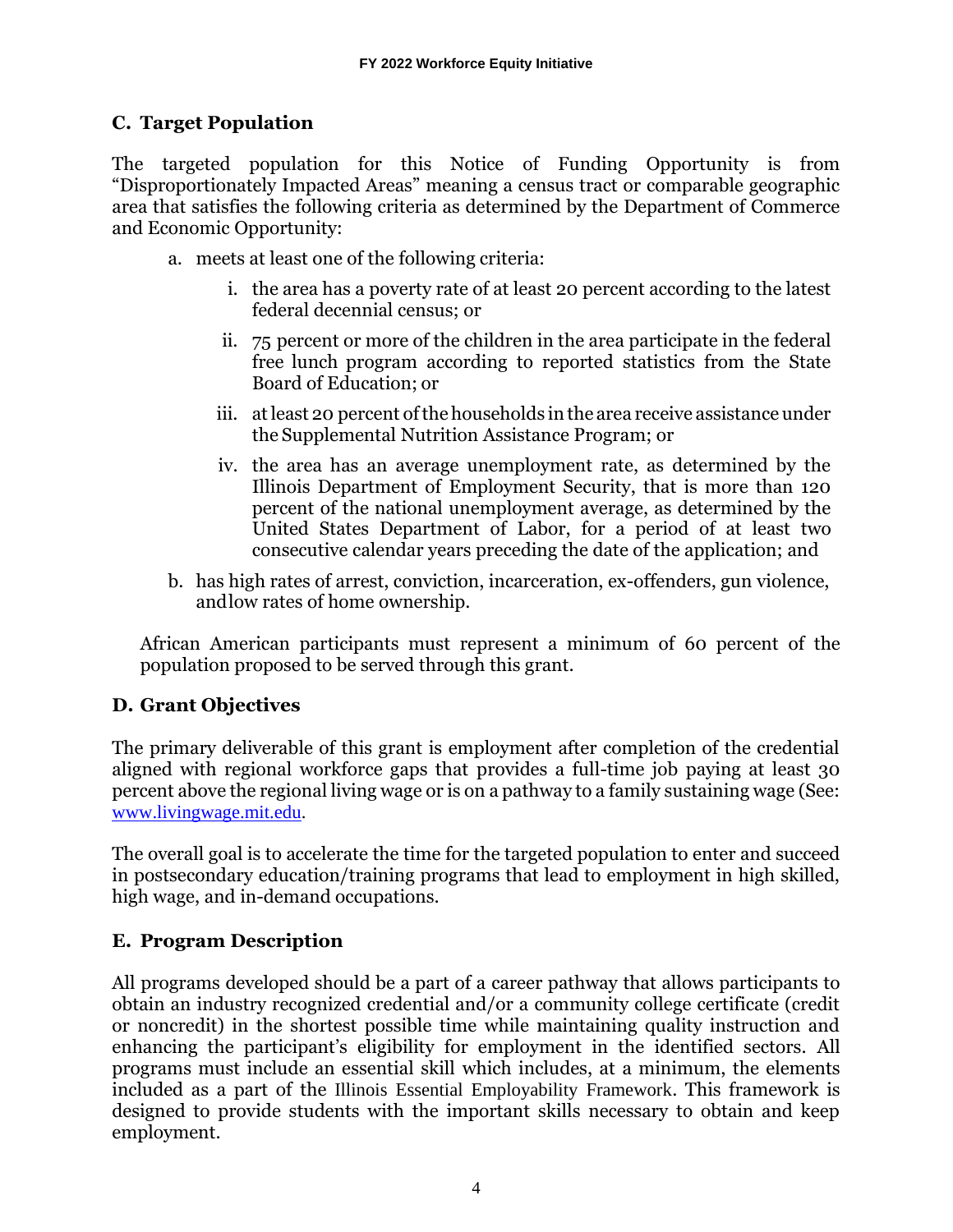#### **Colleges are encouraged to submit proposals that incorporate any combination of instructional strategies listed:**

- accelerated programs
- stackable credentials
- industry recognized credentials
- pre-apprenticeship/apprenticeship
- bridge programs
- competency-based education programs
- incumbent worker training or customized training
- integrated education and training programs
- life skills (soft/essential skills) training programs
- modularized training programs
- work-based learning strategies
- other career pathway programs that lead to in-demand employment

#### **In addition to instructional models, funds may be used to support any of the following activities:**

- business and industry engagement and onboarding activities
- curriculum development and/or alignment with regional curricular gaps
- employment follow up and data tracking
- equipment upgrades or purchases
- faculty stipends consistent with local board of trustees' policies
- marketing and outreach for programs
- One Stop connections and referrals
- participant stipends
- staff hiring for activities such as trainer, program director, job developer, recruiter, navigators, etc.
- student stipends and tuition assistance
- student support services including, but not limited to, transportation, childcare, food vouchers, tutoring, etc.
- professional development, equity and cultural awareness training, skill enhancement, and/or industry credentialing of faculty
- transition services including, but not limited to, individuals with disabilities
- tuition payments for instruction
- other activities of statewide significance that expands career pathways and is alignedwith labor market information as identified by local or regional needs.
- limited building modifications and renovations with prior approval.

## **GRANT DELIVERABLES**

1. Carry out deliverables of the proposed scope of work.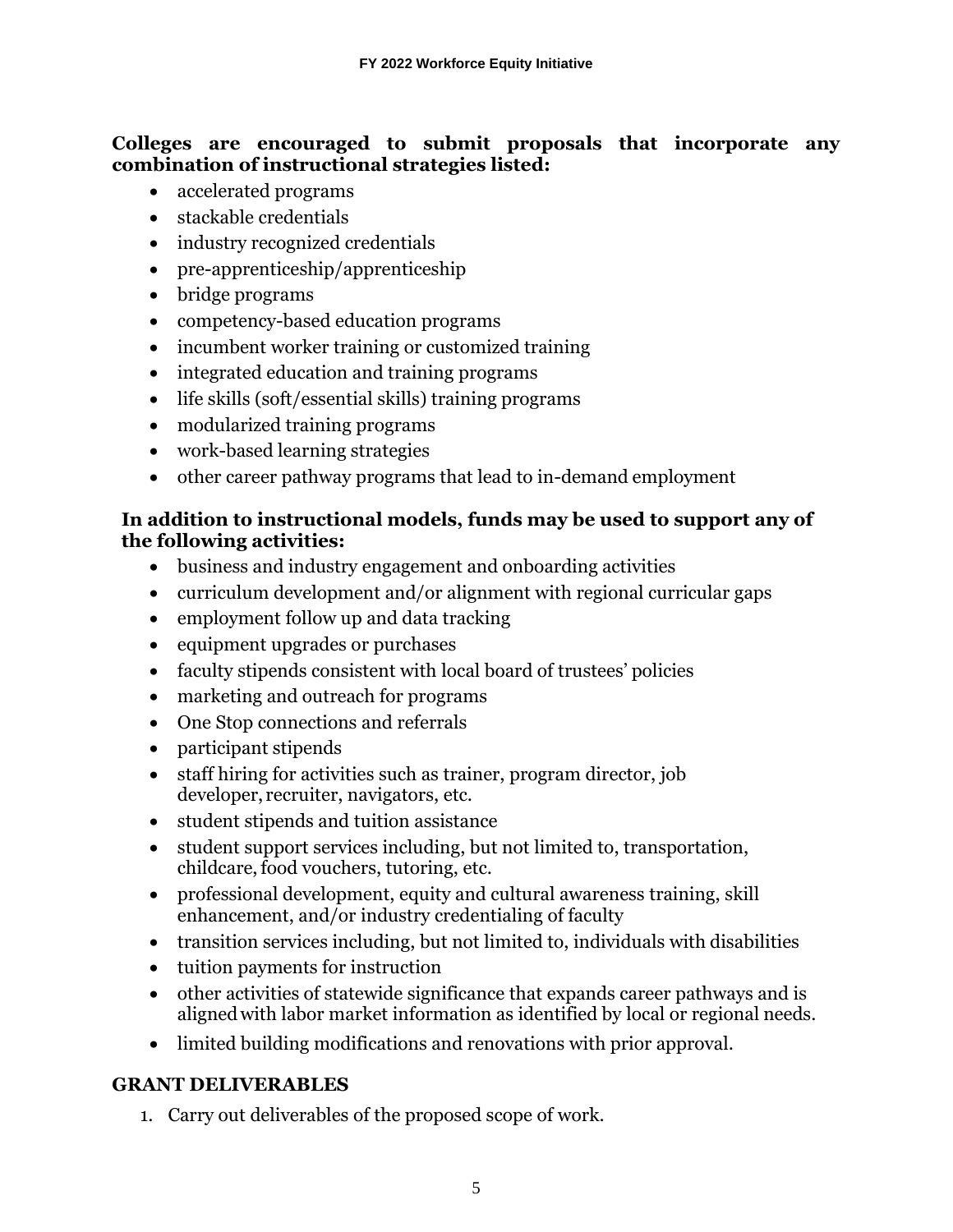2. Submit required programmatic and fiscal reports on a quarterly basis per the schedule below to [iccb.submitrfp@illinois.gov](mailto:iccb.submitrfp@illinois.gov):

| <b>FY2022 Reporting Schedule for the WEI Grant</b> |                                |                  |  |  |  |  |  |
|----------------------------------------------------|--------------------------------|------------------|--|--|--|--|--|
| Quarter                                            | <b>Period</b>                  | Date Due         |  |  |  |  |  |
|                                                    | December 1 - December 31, 2021 | January 30, 2022 |  |  |  |  |  |
| າ                                                  | January 1- March 30, 2022      | April 30, 2022   |  |  |  |  |  |
|                                                    | April 1 - June 30, 2022        | July 30, 2022    |  |  |  |  |  |
|                                                    | July 1 - September 30, 2022    | October 30, 2022 |  |  |  |  |  |
|                                                    | October 1 - December 31, 2022  | January 30, 2023 |  |  |  |  |  |

(Reporting templates and other instructions will be made available to grant recipients at a later date.) Code of Federal Regulations / Title 2 – Grants and Agreements / Vol. 1 / 2014-01-01194

3. Participate in all required Meetings.

## **F. Application Package**

THIS IS A COMPETITIVE PROCESS. All parts of the application package must be completed as instructed below and received by the deadline in order to be considered. Applicants will not be contacted if items are missing from their application package or not completed in their entirety; these applications will be considered incomplete and will not be read. All application materials are located on the ICCB website: <http://www2.iccb.org/iccb/grant-opportunities/>

Applicants must complete each of the following required application components:

a. Uniform Application

Applicants must complete each section of the Uniform Application. If a question is not applicable, please enter NA.

b. Cover Page

The cover page must include the institution's name, address, telephone number, website, as well as the contact information including email address, telephone number and extension, and fax number of the President/CEO, Chief Financial Officer, and Project Coordinator/Administrator.

The cover page must also provide a statement that stipulates:

"This application is being submitted on behalf of the <institution's name>; and, if awarded, the applicant agrees to abide by the provisions and guidelines set forth in the application and by the ICCB. Furthermore, the individuals listed in the application are authorized to act on behalf of the institution."

#### **This statement must be signed and dated by the President/Chief Executive Officer (CEO).**

c. Abstract

Provide a one-page (or less) abstract that describes the following:

• communities proposed to be served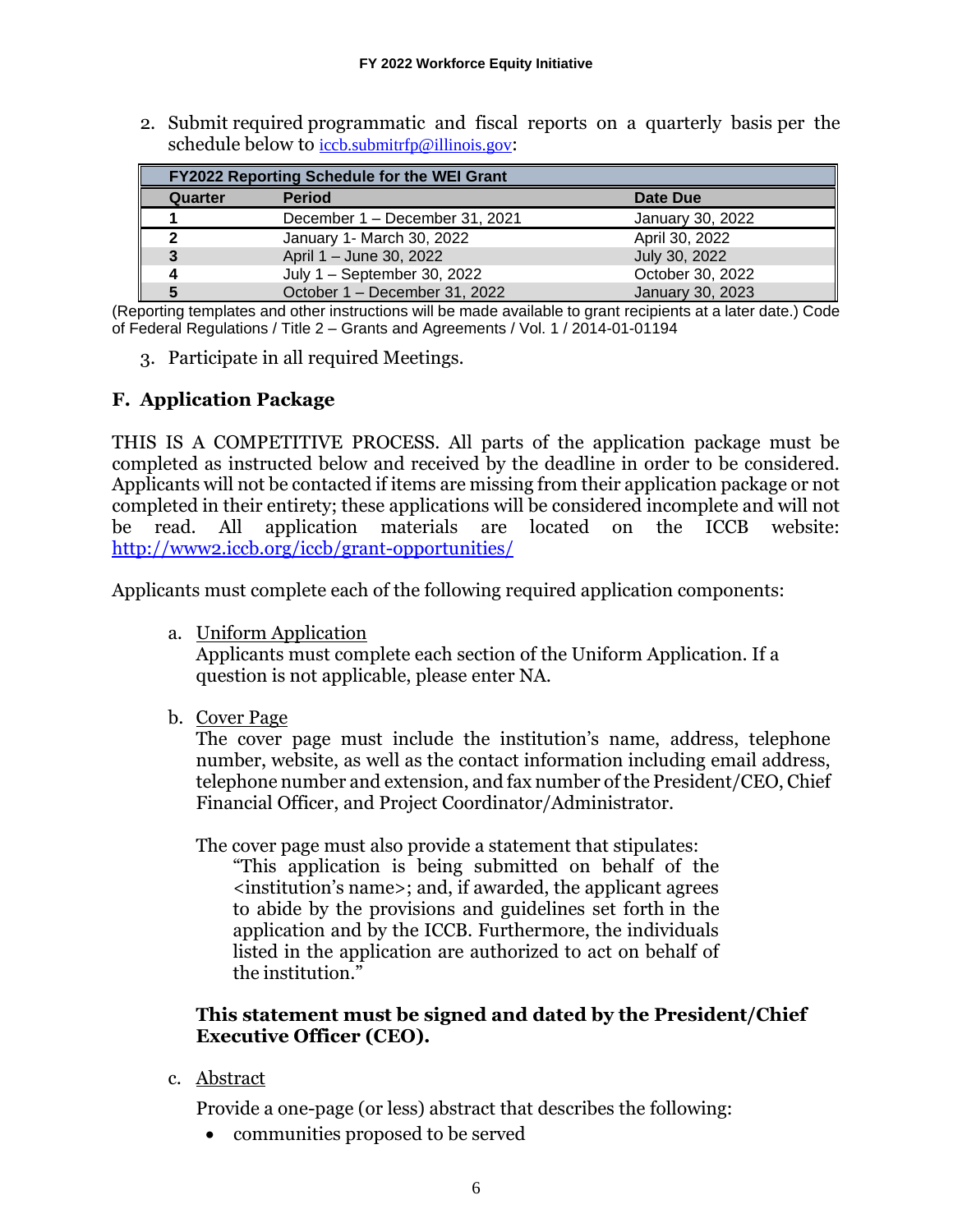- target population to include primarily African American (60 percent of participants) (e.g., ethnicity, gender, socioeconomic status, educational/workforce levels)
- projected number of individuals to be served
- principle objectives and measurable goals
- proposed employment sectors
- proposed project activities and services
- d. Application Narrative

The eligible applicant must submit a narrative **in the order as specified below and including all of the information under each of the categories.** The narrative must be no more than ten pages, double spaced, 12 point type that must include the following information:

- I. **Statement of Need** including:
	- a description of need for the proposed services/programs offered
	- the target population of students to be served with a breakdown (e.g., ethnicity, gender, socio-economic status, educational levels, workforce status, etc.)
	- existing identified college equity gaps in serving African American students and other low income populations which may include college data and/or data pertinent to the proposed industry to be offered as a part of this project and other factors demonstrating the needs services for the area
- II. Detail of the **high demand sectors and occupations** that will be targeted as a part of the project. Cite the source of information that will be used to determine the sectors.
- III. Projected unduplicated number of **individuals to be served** and include how participants will be selected.
- IV. Detailed description of the **project and activities**, including:
	- a chart of the measurable project goals and objectives. (Note that goals and objectives must be measurable.) Measurable goals must include, but are not limited to, the following:
		- o the unduplicated number proposed to be recruited and enrolled, including the number of African Americans proposed to be served
		- o the number of completions
		- o the number of individuals entering employment earning 30 percent above the regional living wage
		- o the projected number of students who will receive a credential
		- o the total estimated number of college and industry recognized certifications attained by each student
		- o the number of students who make a transition to additional postsecondary education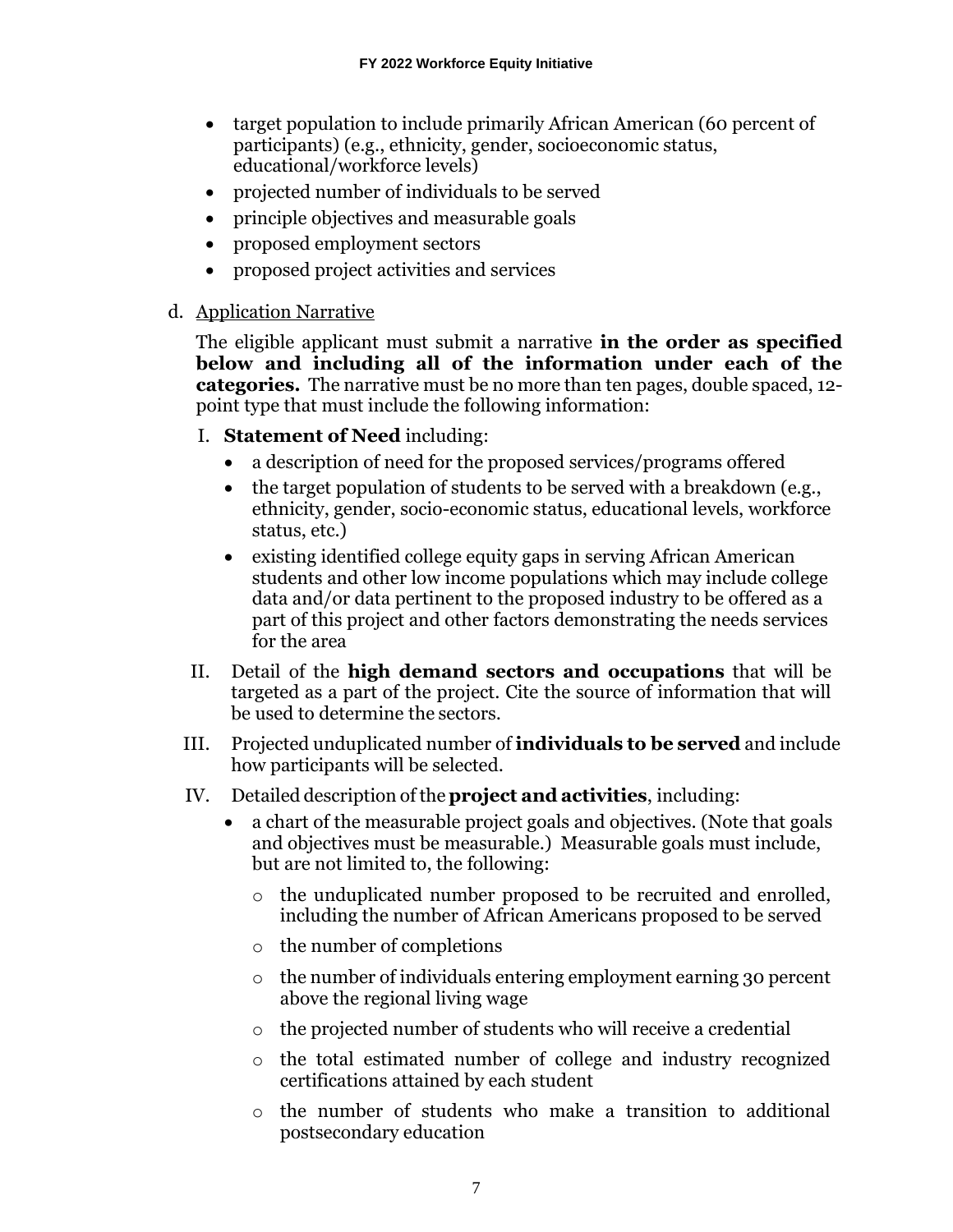- V. Project **timeline of activities**, including how the activities will help to achieve the grant's project goals.
- VI. Description of any **partnerships** and the role of each partner in the project, including internal partners, elected officials, and communitybased organizations.
- VII. Detailed description of the **employer engagement** activities as a part of the project, including:
	- an overall plan for engaging employers
	- how the college will connect students exiting with the employment industry in which they received training
	- identifying the potential employers with which the college will work
- VIII. Description of the proposed academic and non-academic **supportive services** to be provided including transportation, childcare services, stipends, counseling services/employment, etc.
	- IX. Description of the **employability essential skills framework** and instruction that will be used.
	- X. Description of the **project impact** on students, the community, the institution, businesses, etc.
	- XI. Description of the **applicant's capacity to execute the project**, including a description of previous experience in implementing successful instructional programs and related activities such as wrap-around supportive services for the target population.
- XII. Description of the applicant's experience and capacity in applying a **racial equity** lens in programming for the targeted population which includes the applicant's involvement in diversity, equity, and inclusion activities.

Additional information and charts may be included but will count as part of the page limitation.

e. Uniform Budget

All applicants must submit a budget on the State of Illinois Uniform Grant Budget Template *(template provided)*. Applicants should submit budgets based upon the total estimated costs for the project. The applicant organization should refer to 2 CFR 200, "Uniform Administrative Requirements, Cost Principles, and Audit Requirements for Federal Awards" cited within the template's instructions.

Be detailed and specific in completing the budget. Budget items must follow the guidelines set forth in the Grant Accountability and Transparency Act.

f. Application/Submission Information

Each grant application package must be submitted no later than Monday, November 15, 2021 11:59 p.m. CST to [iccb.submitrfp@illinois.gov](mailto:iccb.submitrfp@illinois.gov). Grant application and materials may be found on the ICCB website at: <http://www2.iccb.org/iccb/grant-opportunities/>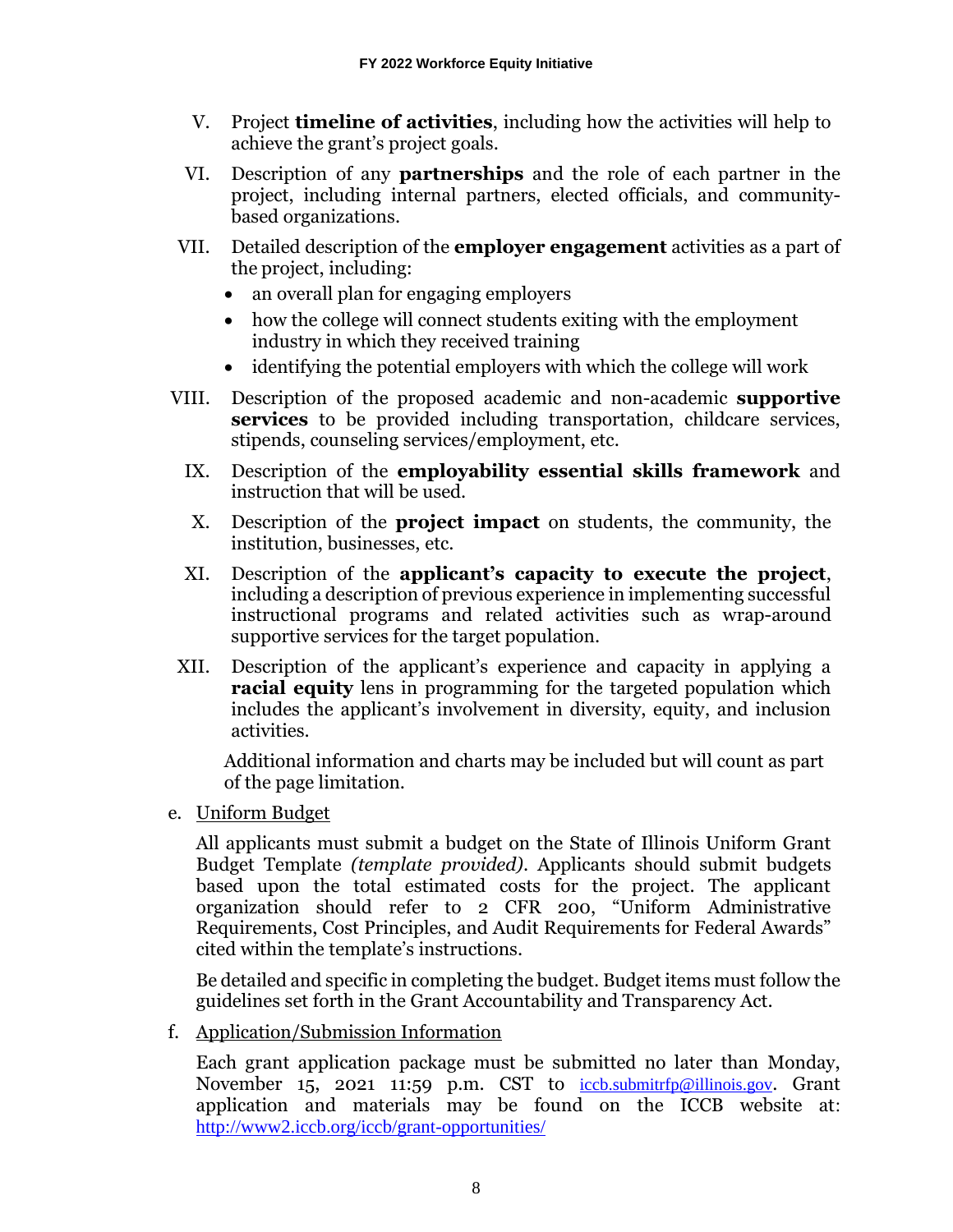A Bidder's Conference webinar will be held on **Monday, October 18, 2021 from 10:00 a.m. – 11:30 a.m.** This is not mandatory. A link to the webinar is listed below:

## • **Monday, October 18, 2021 from 10:00 – 11:30 a.m.**

[https://illinois2.webex.com/illinois2/j.php?MTID=mbb05d676d3dffd](https://illinois2.webex.com/illinois2/j.php?MTID=mbb05d676d3dffdc6b175157f774906d8) [c6b175157f774906d8](https://illinois2.webex.com/illinois2/j.php?MTID=mbb05d676d3dffdc6b175157f774906d8)

Submit all questions electronically to [iccb.submitrfp@illinois.gov](mailto:iccb.submitrfp@illinois.gov)[.](mailto:Nora.l.rossman@illinois.gov) Phone calls will not be accepted. Include in the subject line: [Institution's Name] Workforce Equity Initiative. All questions will be posted in a FAQ on the ICCB website.

Paper copies are not permitted. Applicants will receive confirmation of receipt of the email containing the attachments. It is up to the applicant to ensure that all items in the package are attached and sent in the email.

All applicants, funded or not funded, will be notified by November 30, 2021.

## **G. Grant Accountability and Transparency Act (GATA)**

Interested institutions may apply for a grant but will not be eligible for a grant award until the institution has pre-qualified through the Grant Accountability and Transparency Act (GATA) Grantee Portal located at: [https://grants.illinois.gov/portal/.](http://www.grants.illinois.gov/)

During pre-qualification, Dun and Bradstreet verifications are performed including a check of Debarred and Suspended status and good standing with the Secretary of State. The pre-qualification process also includes a financial and administrative risk assessment utilizing an Internal Controls Questionnaire.

If applicable, the entity will be notified that it is ineligible for award as a result of the Dun and Bradstreet verification. The entity will be informed of corrective action needed to become eligible for a grant award.

Grantees are also required to be registered in SAM before submitting their application. To establish a SAM registration, go to [www.SAM.gov](http://www.sam.gov/) and/or utilize this instructional link: How to Register in SAM from the [www.grants.illinois.gov](http://www.grants.illinois.gov/) Resource Links tab. Grantees must provide a valid DUNS number in their application and continue to maintain an active SAM registration with current information at all times during which it has an active Federal, Federal pass-through, or State award or an application or plan under consideration by a Federal or State awarding agency. Grantees also must state that the State awarding agency may not make a Federal passthrough or State award to an applicant until the applicant has complied with all applicable DUNS and SAM requirements and, if an applicant has not fully complied with the requirements by the time the State awarding agency is ready to make a Federal pass-through or State award, the State awarding agency may determine that the applicant is not qualified to receive a Federal pass-through or State award and use that determination as a basis for making a Federal pass-through or State award to another applicant.

ICCB will not make an award to an applicant until the applicant has fully complied with all applicable DUNS and SAM requirements.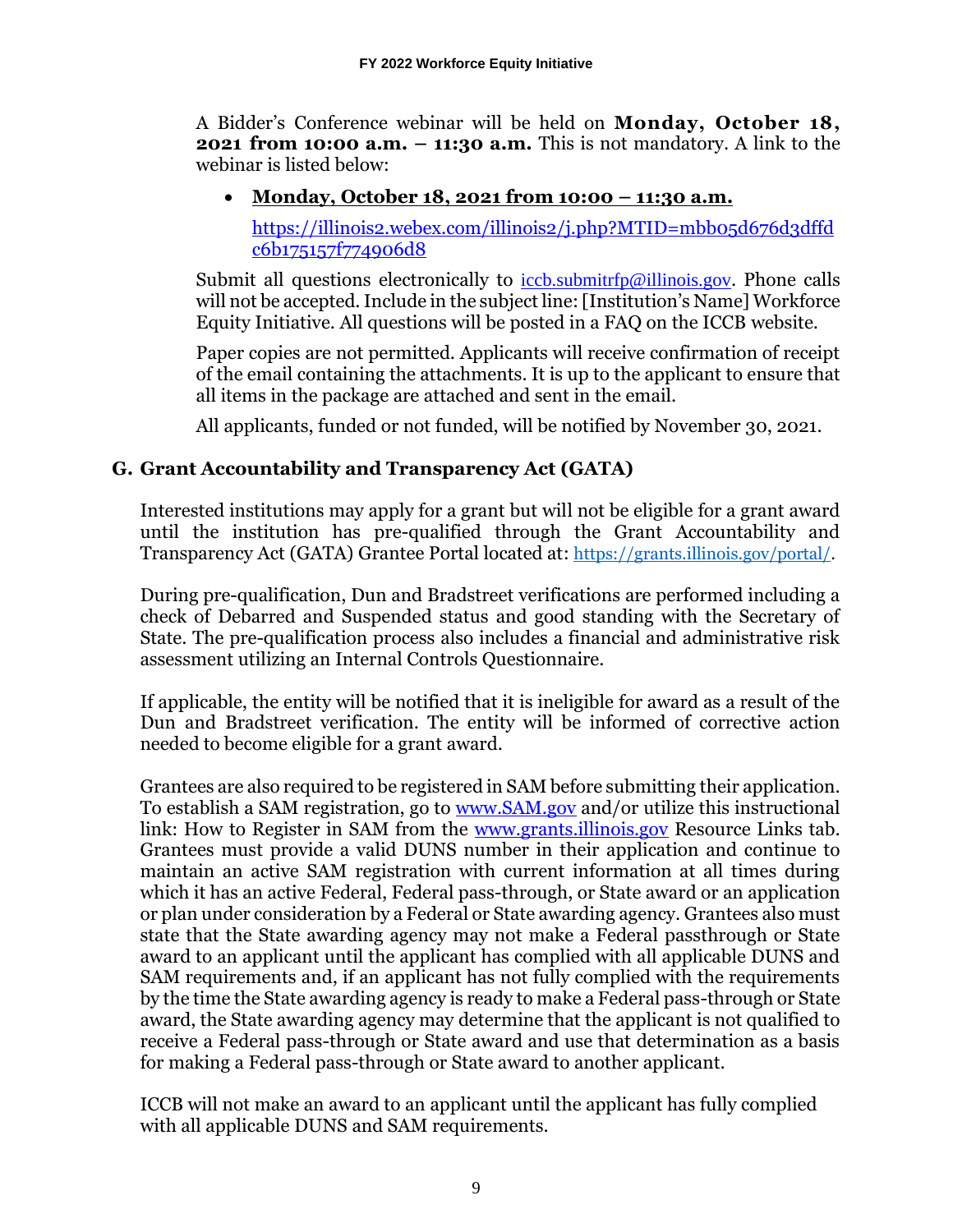Grant recipients must comply with all applicable provisions of state and federal laws and regulations pertaining to nondiscrimination, sexual harassment, and equal employment opportunity including, but not limited to, The Illinois Human Rights Act (775 ILCS 5/1-101 et seq.), The Public Works Employment Discrimination Act (775 ILCS 10/1 et seq.), The United States Civil Rights Act of 1964 (as amended) (42 USC 2000a-and 2000H-6), Section 504 of the Rehabilitation Act of 1973 (29 USC 794), The Americans with Disabilities Act of 1990 (42 USC 12101 et seq.), and The Age Discrimination Act (42 USC 6101 et seq.).

## **H. Eligible Applicants and Funding Information**

Individual community colleges or consortia of community colleges are eligible to apply. In the case of multi-college districts, colleges may apply individually or as a district. Only one application per institution or consortia will be considered.

#### *Grant Period*

The grant period is from December 1, 2021 – December 31, 2022.

#### *Funding Availability*

The total \$18,700,000 will provide resources for an estimated 18 community colleges. The maximum grant award available is \$1.2 million. Colleges may apply for less, as appropriate. Consortia of colleges may apply for up to \$1.2 million per participating institution.

#### *Funding Deadlines*

- Grant funds must be obligated by December 31, 2022.
- Goods/products must be ordered by December 31, 2022/received by January 31, 2022.
- Services must be rendered by December 31, 2022.
- Grant funds must be expended by February 28, 2023.

#### *Cost Sharing or Matching*

No cost sharing or matching is required.

#### *Indirect Cost Rate*

In order to charge indirect costs to a grant, the applicant organization must have an annually negotiated indirect cost rate agreement (NICRA). There are three types of NICRA's.

- Federally Negotiated Rate. Organizations that receive direct federal funding may have an indirect cost rate that was negotiated with the Federal Cognizant Agency. ICCB will accept the federally negotiated rate.
- State Negotiated Rate. The organization must negotiate an indirect cost rate with the State of Illinois if they do not have a Federally Negotiated Rate or elect to use the De Minimis Rate. The indirect cost rate proposal must be submitted to the State of Illinois within 90 days of the notice of award.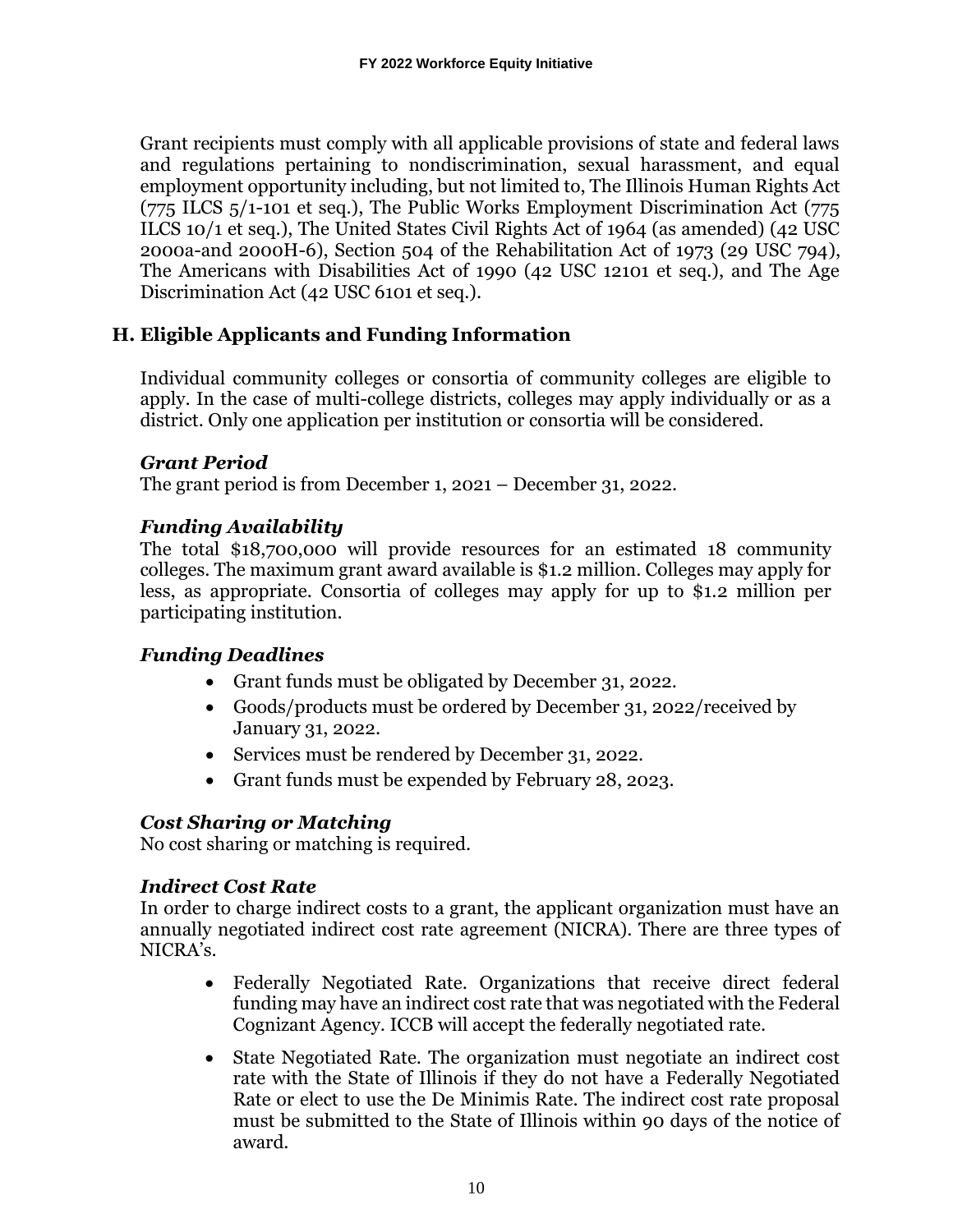• De Minimis Rate. An organization that has never received a Federally Negotiated Rate may elect a De Minimis rate of 10 percent of modified total direct cost (MTDC). Once established, the De Minimis rate may be used indefinitely. The State of Illinois must verify the calculation of the MTDS annually in order to accept the De Minimis rate.

## *Allowable and Unallowable Costs*

Grant recipients must adhere to the Grant Accountability Transparency Act (GATA) unless otherwise permitted.

#### **I. Review Criteria and Selection Process**

ICCB staff will use the criteria listed in this Notice of Funding Opportunity (NOFO) to review the applications and will award points accordingly. **Total points awarded under this NOFO is 100 points**. **Current grantees making satisfactory progress will be awarded an additional 10 points, for a total of 110 points.** Decisions to award grants and the funding levels will be determined per application based upon compliance with the requirements of this NOFO and the grant proposal. Applications scoring 60 points or higher will be considered for funding, contingent upon availability of funds.

The following criteria will be used to evaluate the Application Narrative submitted under this NOFO. Part of the criteria involves the organization, readability, and clarity of the narrative.

## • **Project Need (20)**

- o The applicant demonstrated both programmatic and financial need for the grant.
- o The applicant provides supporting data and documentation to support the need.
- o The applicant includes a description of the target population of students to be served including a breakdown (e.g., ethnicity, gender, socio-economic status, educational levels, workforce status, etc.) At least 60 percent must be African American.
- o The applicant identified college equity gaps in serving African American students and other low income populations which may include college data and/or data pertinent to the proposed industry to be offered as a part of this project and other factors demonstrating the need for services for the area.
- o The applicant identified the high demand sectors and occupation that will be targeted as a part of the program (sources are cited).

## • **Project Development and Activities (45)**

 $\circ$  The applicant activities as outlined in the proposal are thoroughly described, supported by evidence and/or data, including specific tasks and timelines and how they relate to the identified objectives.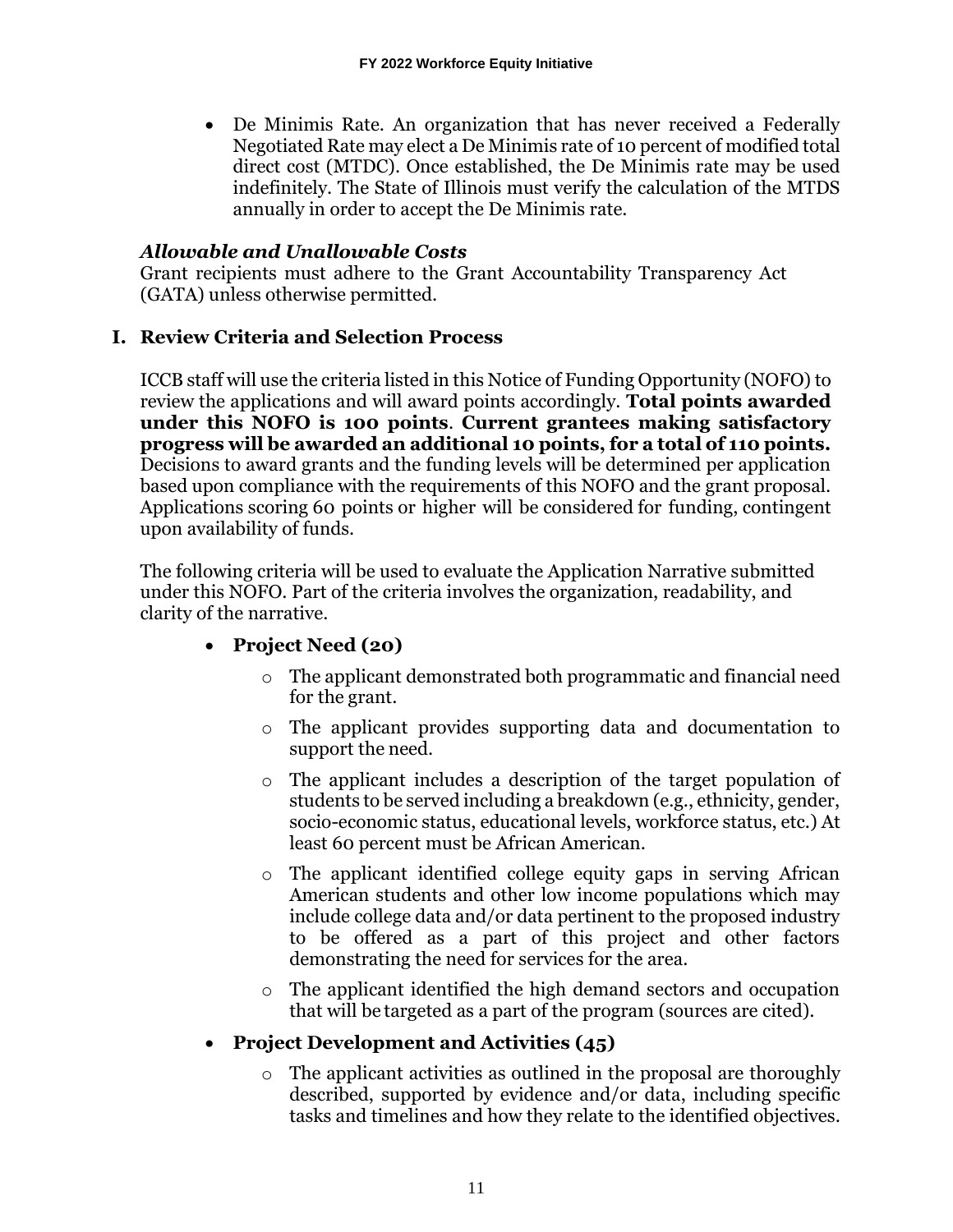- o The applicant identifies the individuals to be served and how they will be selected.
- o The applicant clearly defines the supportive services to be provided including transportation, childcare services, stipends, counseling services/employment, etc.
- o The applicant describes the collaboration efforts with key partners, internal and external, and details of each partner's role is clearly explained.
- o The applicant describes how they will engage employers as a part of the project, including:
	- an overall plan for engaging employers
	- how the college will connect students completing the program with the employment in the industry in which they received training
	- the identification of the potential employers that the college will engage
- o The applicant provided a description of the employability essential skills framework that will be used.

## • **Project Impact (20)**

- o The applicant's expected outcomes/goals are well-defined, measurable, reasonable, and relate to the identified activities and objectives, including projected numbers to be served, certificates and industry credentials to be earned, those who enter employment, and other pertinent information.
- o The applicant includes a chart of the measurable goals that include:
	- the unduplicated number to be recruited and enrolled, including the number of African American proposed to be served
	- the number of completions
	- the number of individuals entering employment earning 30 percent above the regional living wage
	- the projected number of students who will receive a credential, including:
		- the total estimated number of college and industry recognized certifications attained by each student
		- the number of students who make a transition to additional postsecondary education.
- o The applicant includes a timeline of activities including how the activities will help to achieve the grant's project goals.
- o The applicant clearly describes the impact of the project on